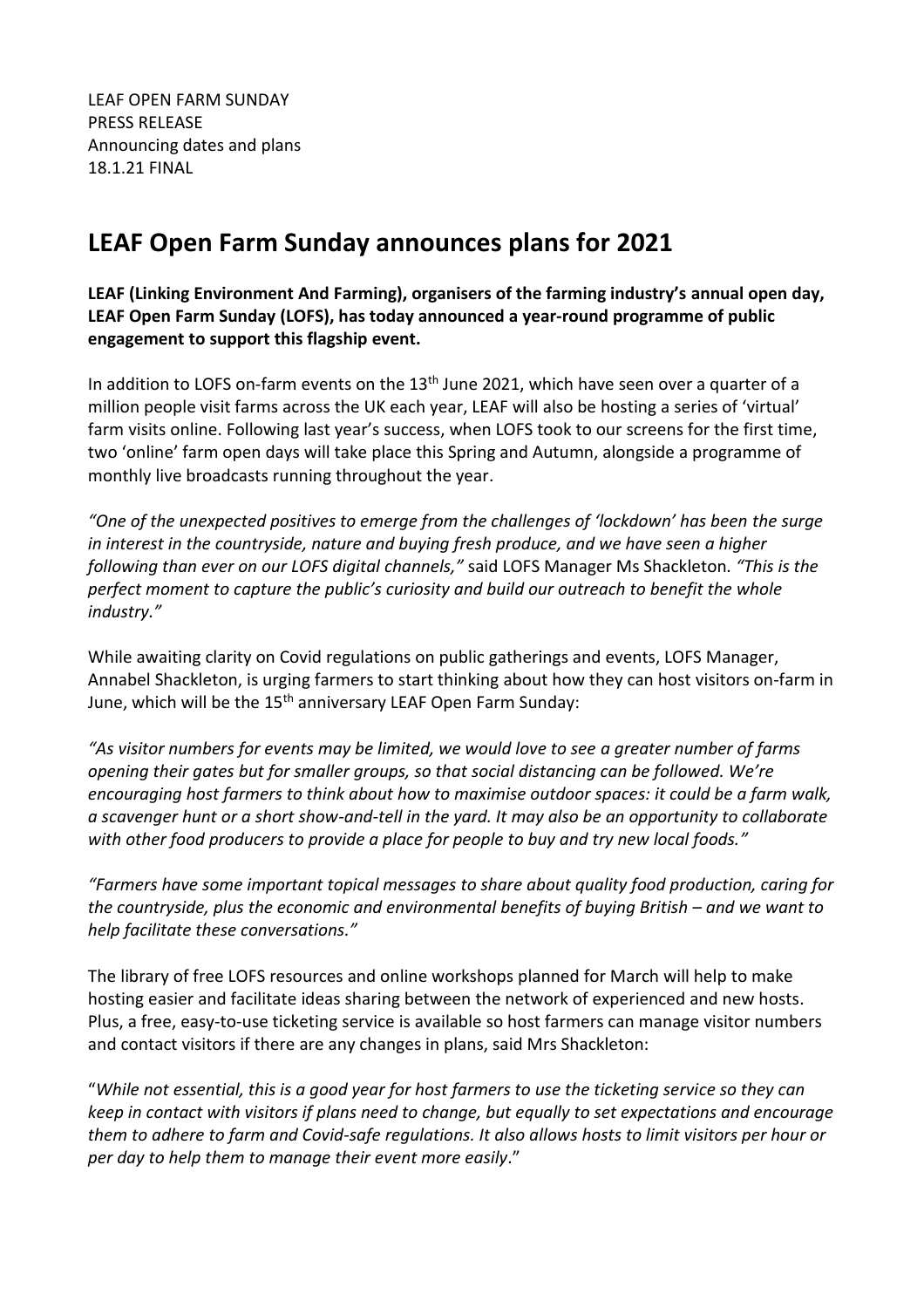The series of virtual farm visits online is designed to extend the opportunities for more people to connect with farming throughout the year and for more farmers to participate.

Two LEAF Online Farm Sunday events, on Sunday 28<sup>th</sup> March and Sunday 26<sup>th</sup> September, will each include an afternoon of live virtual farm tours on Facebook @LEAFOpenFarmSunday, featuring a range of different farms spanning the country and shining a spotlight on all farming sectors.

In addition, monthly farm visits broadcast live on Facebook will feature a different farm on the first Sunday of each month, starting on  $7<sup>th</sup>$  February, adding to the kaleidoscope of farming stories shared with the public.

All these activities will promote a greater understanding of the different aspects of agriculture such as productive soils, animal welfare, clean water and air, public access and enhancing biodiversity.

These on-farm and online events are at the heart of the new LEAF Open Farm Sunday three-year strategy to ensure a continued positive impact on the whole farming industry and enriching the understanding of wider society to act as global citizens supporting climate positive farming and food production.

The main social media channels used across the campaign will be Facebook, Twitter and Instagram and LOFS is asking farmers to post and share on these days using the hashtag #LOFS21 to create a diverse, colourful and authentic picture of UK farming for the public.

To find out more and to register to host LEAF Open Farm Sunday in June 2021, see [www.farmsunday.org.](http://www.farmsunday.org/)

## /**ENDS**

**For further information and images please contact Susannah Pate or Rebecca Dawes at Jane Craigie Marketing on: [susannah@janecraigie.com](mailto:susannah@​janecraigie.​com) 07841 194 897 or [rebecca@janecraigie.com](mailto:susannah@janecraigie.com) or 07792 467730**

## **BOX: LOFS Social media**

Facebook: @LEAFOpenFarmSunday Twitter: @OpenFarmSunday Instagram: @OpenFarmSunday

## **BOX: Summary of LOFS21 activities**

- **LEAF Open Farm Sunday, 13th June 2021** *fifteenth anniversary LOFS.* Farmers across the British Isles are encouraged to open their farm gates, follow social distancing regulations, and welcome visitors onto farms to find out about the world of farming.
- **LEAF Online Farm Sunday, 28th March 2021 & 26th September 2021** two Sundays packed with virtual farm tours, videos, photos and farming stories broadcast across social media to give the public an insight into different farm enterprises - all in a day!
- **1 st Sunday of each month, more virtual farm visits** broadcast live on LOFS Facebook, featuring a different farmer each month throughout the year.

## **Editors' notes:**